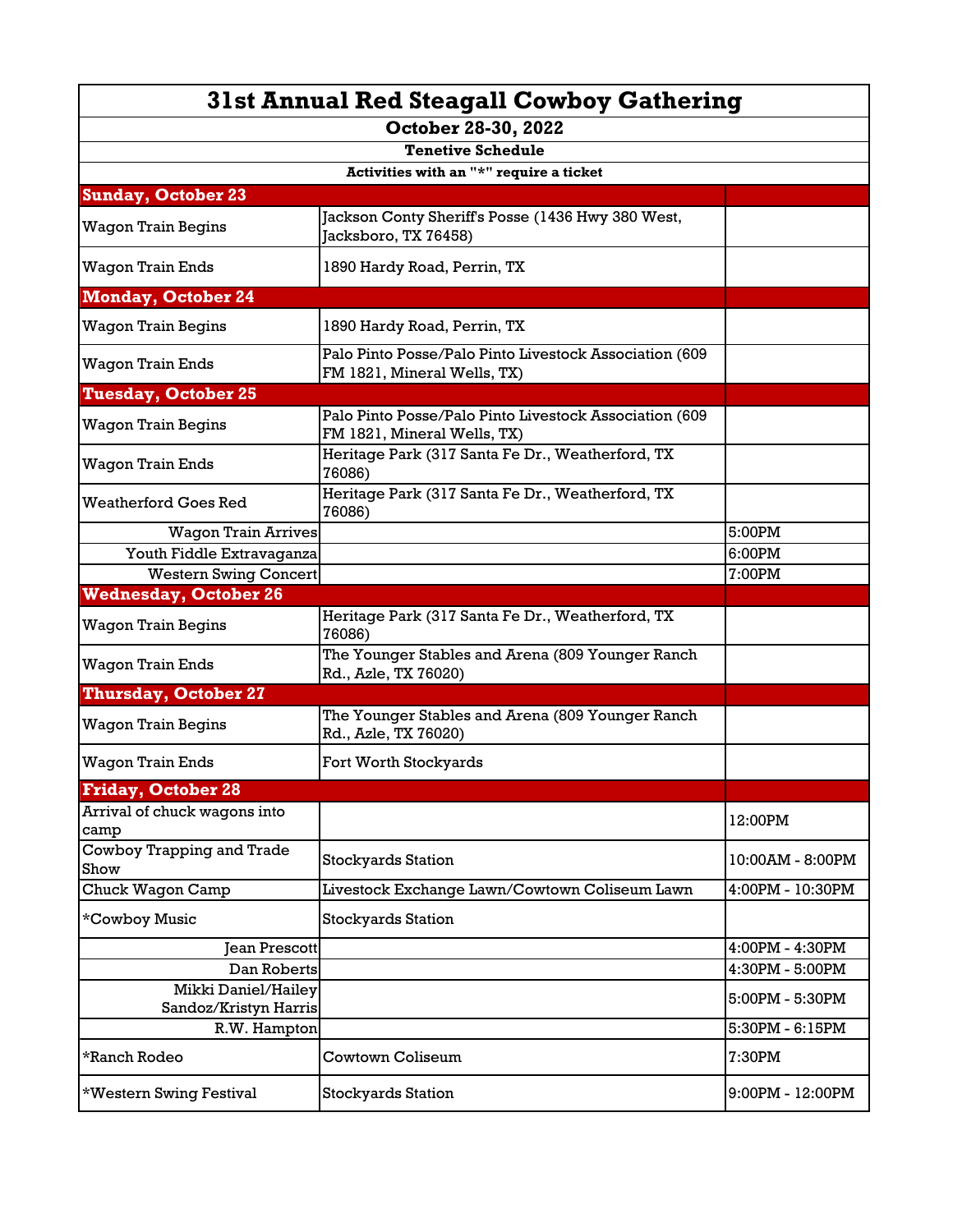| Red Steagall and the Boys in the                              |                                               |                    |
|---------------------------------------------------------------|-----------------------------------------------|--------------------|
| Bunkhouse                                                     |                                               |                    |
| <b>Jake Hooker</b>                                            |                                               |                    |
| <b>Bobby Flores</b>                                           |                                               |                    |
| <b>Jason Roberts</b>                                          |                                               |                    |
| <b>Saturday, October 29</b>                                   |                                               |                    |
| Chuck Wagon Camp                                              | Livestock Exchange Lawn/Cowtown Coliseum Lawn | 10:00AM - 10:30PM  |
| Cowboy Trapping and Trade<br>Show                             | <b>Stockyards Station</b>                     | 10:00AM - 8:00PM   |
| Texas Trail of Fame Induction<br>Ceremony                     | Livestock Exchange Building Front Steps       | 10:00AM            |
| Tejas Vaqueros/Ranchero<br>Vistadores Team Roping             | Cowtown Coliseum                              | $9:00AM - 2:00PM$  |
| West Fork Cattle Dog Challege                                 | Cowtown Coliseum                              | 2:00PM - 5:00PM    |
| *Cowboy Music                                                 | <b>Stockyards Station</b>                     |                    |
| <b>Jean Prescott</b>                                          |                                               | 12:00PM - 12:30PM  |
| Dan Roberts                                                   |                                               | 12:30PM-1:00PM     |
| Mikki Daniel/Hailey<br>Sandoz/Kristyn Harris                  |                                               | 1:00PM - 1:30PM    |
| *Youth Fiddle Contest                                         | <b>Stockyards Station</b>                     | 2:00PM-4:00PM      |
| *Cowboy Music                                                 |                                               |                    |
| <b>Jean Prescott</b>                                          |                                               | 4:30PM - 5:00PM    |
| Dan Roberts                                                   |                                               | 5:00PM - 5:30PM    |
| Mikki Daniel/Hailey<br>Sandoz/Kristyn Harris                  |                                               | 5:30PM - 6:00PM    |
| R.W. Hampton                                                  |                                               | $6:00PM - 6:45PM$  |
| *Cowboy Poetry                                                | <b>Stockyards Station</b>                     |                    |
| Children's Poetry Contest (8-12)                              |                                               | 9:30AM - 10:00AM   |
| Children's Poetry Contest (13-<br>18)                         |                                               | 10:00AM - 10:30AM  |
| Invited Poets session hosted by<br>Dennis Flynn               |                                               | 11:00AM - 1:00PM   |
| Chris Isaacs/Jay Snider/Teresa<br><b>Burleson/Straw Berry</b> |                                               | 1:30PM - 3:30PM    |
| Red Steagall and the Boys in the<br>Bunkhouse                 |                                               | 4:00PM - 5:00PM    |
| *Ranch Rodeo                                                  | Cowtown Coliseum                              | 7:30PM             |
| *Western Swing Festival                                       | <b>Stockyards Station</b>                     | $9:00PM - 12:00PM$ |
| Red Steagall and the Boys in the<br>Bunkhouse                 |                                               |                    |
| Jake Hooker                                                   |                                               |                    |
| <b>Bobby Flores</b>                                           |                                               |                    |
| Jason Roberts                                                 |                                               |                    |
| <b>Sunday, October 30</b>                                     |                                               |                    |
| *Cowboy Church                                                | <b>Stockyards Station</b>                     | 10:00AM - 11:00AM  |